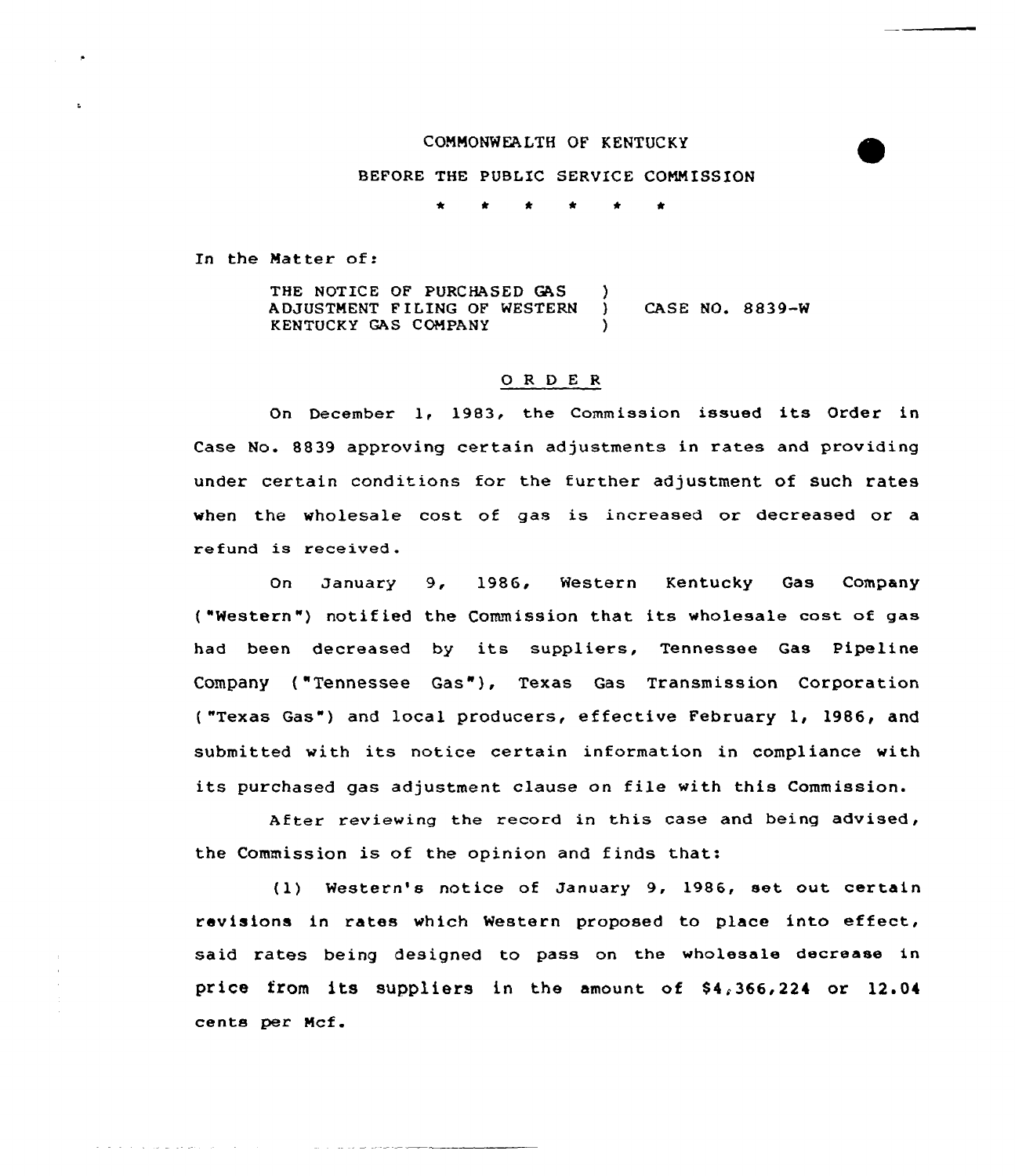(2) Tennessee Gas filed increased rates with the Federal Energy Regulatory Commission {"FERC") to be ef fective September 1, 1985. Because of the retroactive nature of this increase, Western requested an effective date of February 1, 1986. The effect of the combined adjustments results in a wholesale decrease.

( 3) Texas Gas filed decreased rates with the FERC to be ef fective February 1, 1986.

(4) Western's adjustments in rates under the purchased gas adjustment provisions approved by the Commission in its Order in Case No. 8839< dated December 1< 1983, are fair, just and reasonable and in the public interest and should be effective with gas supplied on and after February 1, 1986.

(5) Western should submit copies of each gas purchase contract and all other agreements, options or similar such documents, and all amendments and modifications thereof related to the procurement of gas supply. Any changes in the documents, including price escalations or any new agreements entered into after the initial submission, should be submitted at the time they are entered into. Where gas is purchased from utility-owned or controlled sources or the contract contains a price escalation clause, those facts should be noted and Western should explain and justify them in writing.

IT IS THEREFORE ORDERED that:

(1) The rates in the Appendix to this Order be and they hereby are authorized effective with gas supplied on and after February 1, 1986.

$$
-2-
$$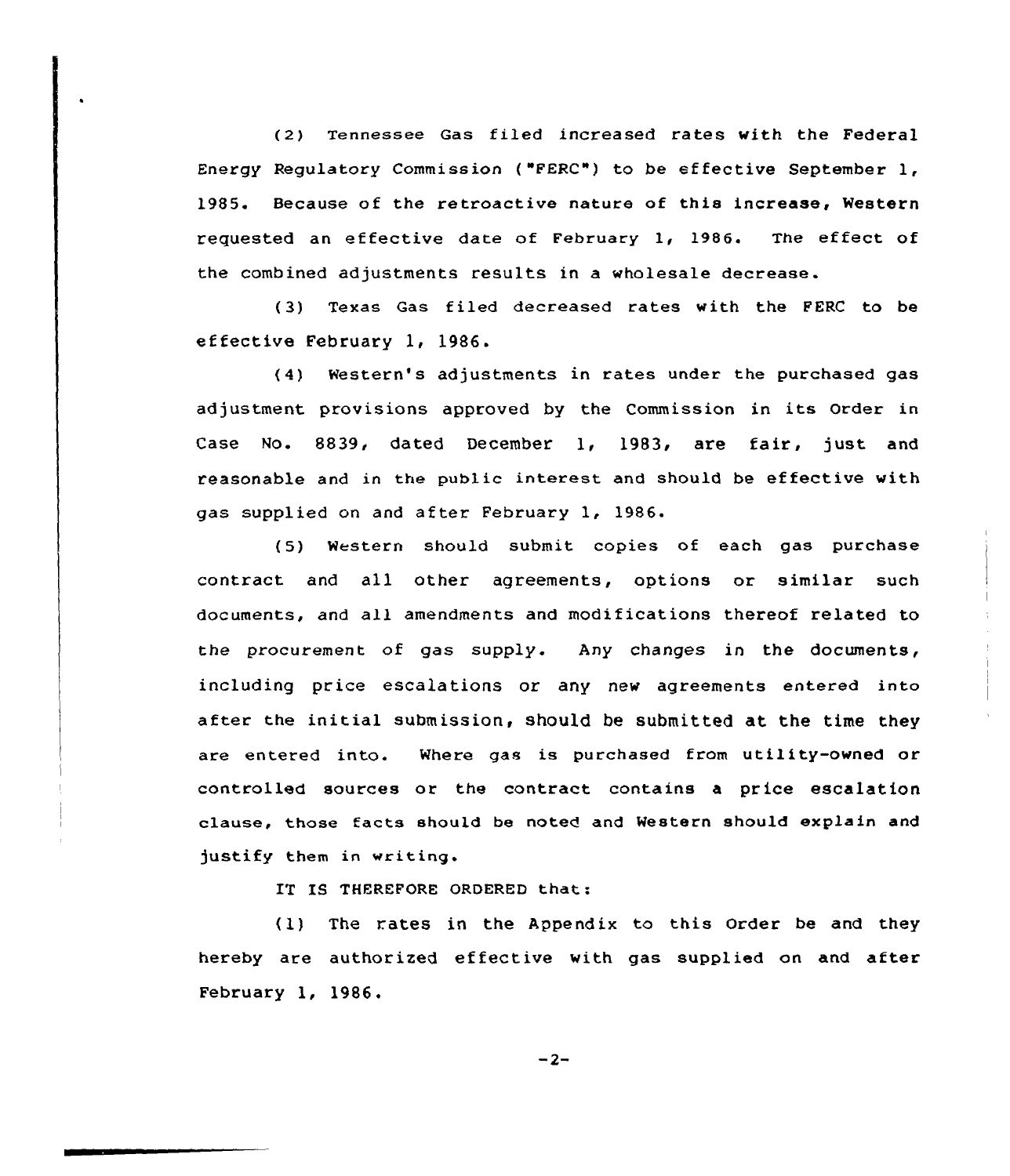(2) Within 30 days of the date of this Order Western shall file with this Commission its revised tariffs setting out the rates authorized herein.

(3) Within <sup>20</sup> days of the date of this Order Western shall supply the supplier contract information requested herein and shall comply with all provisions of that request.

> Done at Frankfort, Kentucky, this 20th day of January, 1986. PUBLIC SERVICE COMMISSION

C.D. Herman Chairman  $y$  il leave

ATTEST:

**Secretary**